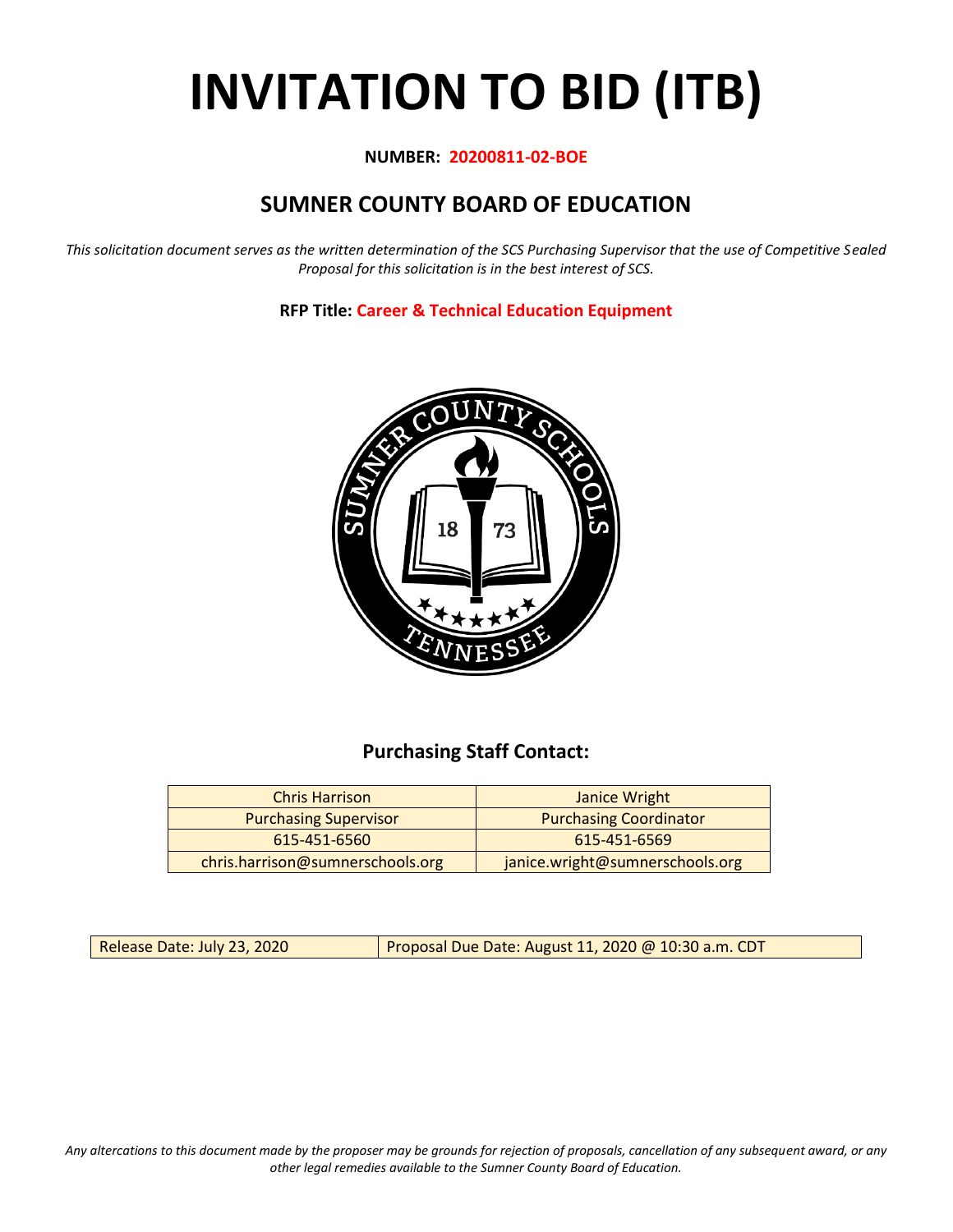# **NOTICE TO PROPOSERS**

There may be one or more amendments to this ITB. In order to receive communication for any such amendments issued specifically to this ITB, the proposer must provide the information requested below to the Sumner County Board of Education (SCS) Purchasing Department. The information may be sent by email to: Chris Harrison, Purchasing Supervisor, chris.harrison@sumnerschools.org. SCS will send amendments only to those proposers which complete and return this information in a timely manner.

| <b>ITB Number:</b>      | 20200811-02-BOE Career & Technical Education Equipment                                                              |  |  |
|-------------------------|---------------------------------------------------------------------------------------------------------------------|--|--|
| Company Name:           | <u> 1989 - 1989 - 1989 - 1989 - 1989 - 1989 - 1989 - 1989 - 1989 - 1989 - 1989 - 1989 - 1989 - 1989 - 1989 - 19</u> |  |  |
| <b>Mailing Address:</b> |                                                                                                                     |  |  |
|                         |                                                                                                                     |  |  |
|                         |                                                                                                                     |  |  |
| Phone Number:           |                                                                                                                     |  |  |
| <b>Contact Person:</b>  |                                                                                                                     |  |  |
| <b>Email Address:</b>   |                                                                                                                     |  |  |
|                         |                                                                                                                     |  |  |
|                         |                                                                                                                     |  |  |
| <b>Printed Name:</b>    |                                                                                                                     |  |  |
| Date:                   |                                                                                                                     |  |  |

Emailed amendments will be sent in a Microsoft Word (Office for Windows) or Portable Document Format (pdf) format. Any alterations to the document made by the proposer may be grounds for rejection of proposal, cancellation of any subsequent award or any other legal remedies available to SCS.

Amendments will also be posted on the SCS website **https://sumnerschools.org/index.php/current-bids-and-rfps** and attached to the solicitation listing as a PDF or WORD file. Check the particular solicitation on the Current Bids and RFPs webpage for any posted amendments.

By completing and returning this form, the Proposer has expressed its intent to provide a proposal for **20200811-02-BOE Career & Technical Education Equipment.**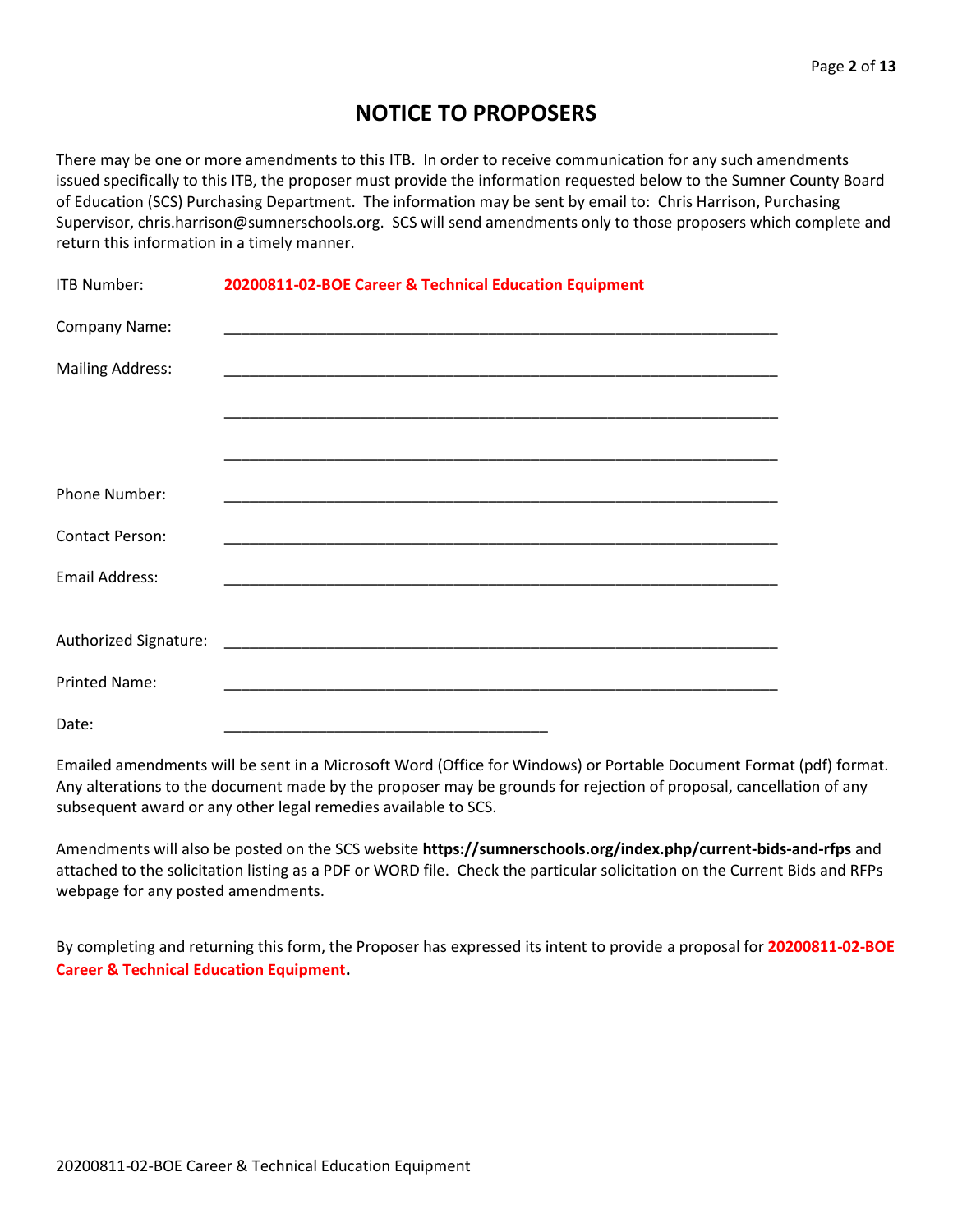## **TABLE OF CONTENTS**

- 1. Specification
- 2. Source Selection and Contract Award
- 3. Schedule of Events
- 4. Delivery of Proposals
- 5. Protests
- 6. New Vendors
- 7. Attachments
	- A. Bid Form/Certification
	- B. IRS Form W9
	- C. Attestation Re Personnel
	- D. Standard Terms and Conditions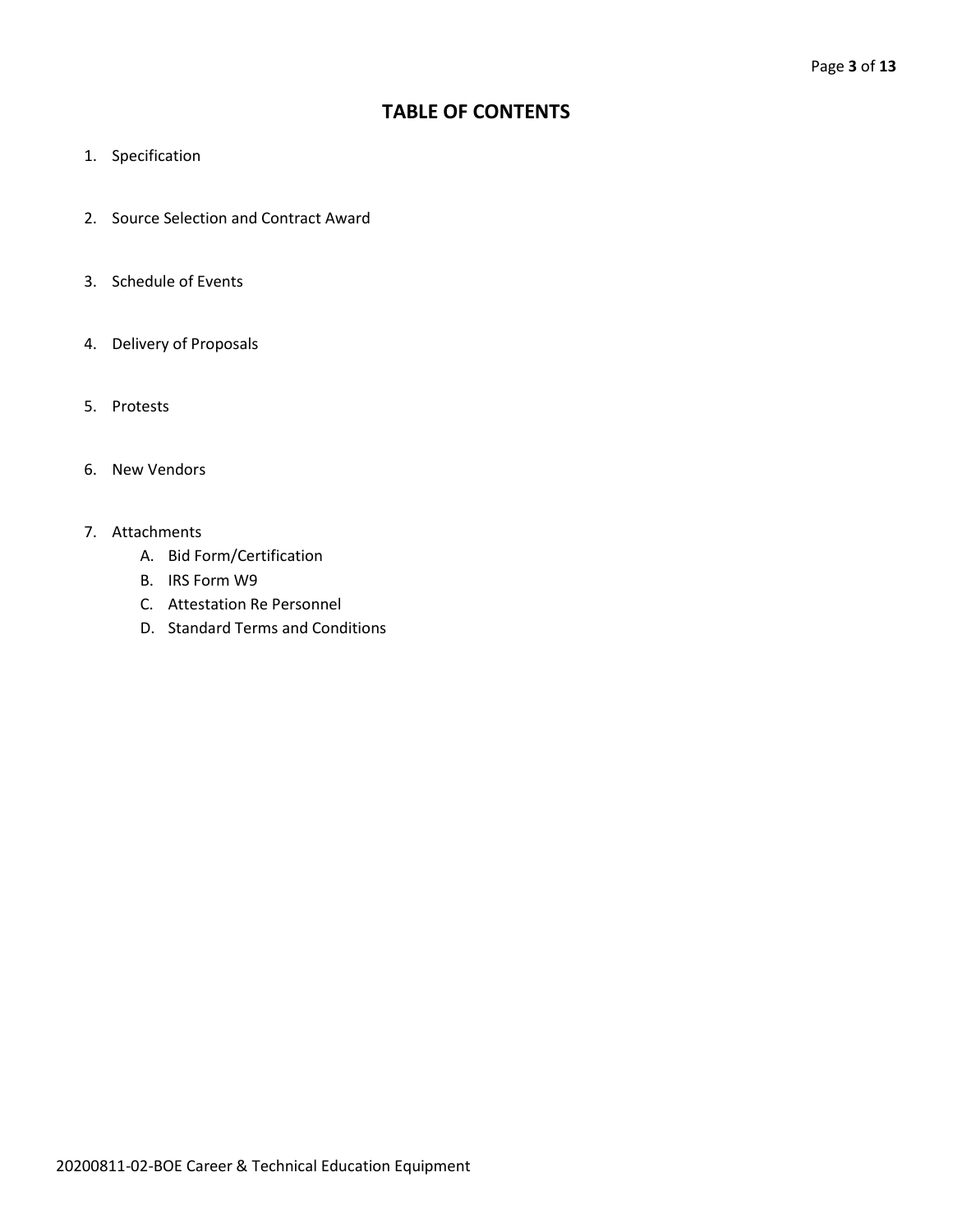1. Specification

The following specifications are based off information gathered on specific product offerings. SCS shall accept responses for equipment that is equal or better in quality and workmanship than the referenced items. Please include product literature along with the exact Brand and Model Number being bid.

Delivery Address: Westmoreland High 4300 Hawkins Drive Westmoreland, TN 37186

Delivery Includes:

- All freight expenses
- All expenses to unload, uncrate and set the unit inside the building

NOTE: All machinery must be wired for 208v, 3-phase power.

#### **GEARHEAD LATHE**

- South Bend Heavy 13 with Standard Equipment
	- o Model No. SB1049F
	- o Include pricing for a factory installed Fagor 20i Digital Read-Out System.
	- o Include cost for any options & accessories on a separate page. *(These prices will not be used in determining the bid award.)*

#### **KNEE MILL**

- Bridgeport by Hardinge Series I R8 PF
	- $\circ$  Includes all standard features + the following:
		- R-8 Spindle
		- Inch Screws and Dials
		- Chrome Ways and Gibs
		- One-Shot Lube
		- X & Y Axis Servo Power Feed
		- Digital Read Out 200S SYS 48 X & Y Axis Installed

#### **TOOLROOM MILL**

- Haas TM-1P (Item #1) or Haas TM-3P (Item #2)
	- o Includes the following features:
		- Standard Program Memory, 1 GB
		- 6000 rpm Spindle
		- Convenience Package
		- Coolant Pump Kit
		- Early Power Failure Detection Module
		- **Ethernet Interface**
		- HaasConnect Remote Monitoring
		- HaasDrop
		- Lifting Provision
		- Media Display M-Code M130
		- Safe Run
		- 10-Pocket Carousel Tool Changer
		- Visual Part Programming System
		- WiFi Connection for the Haas Control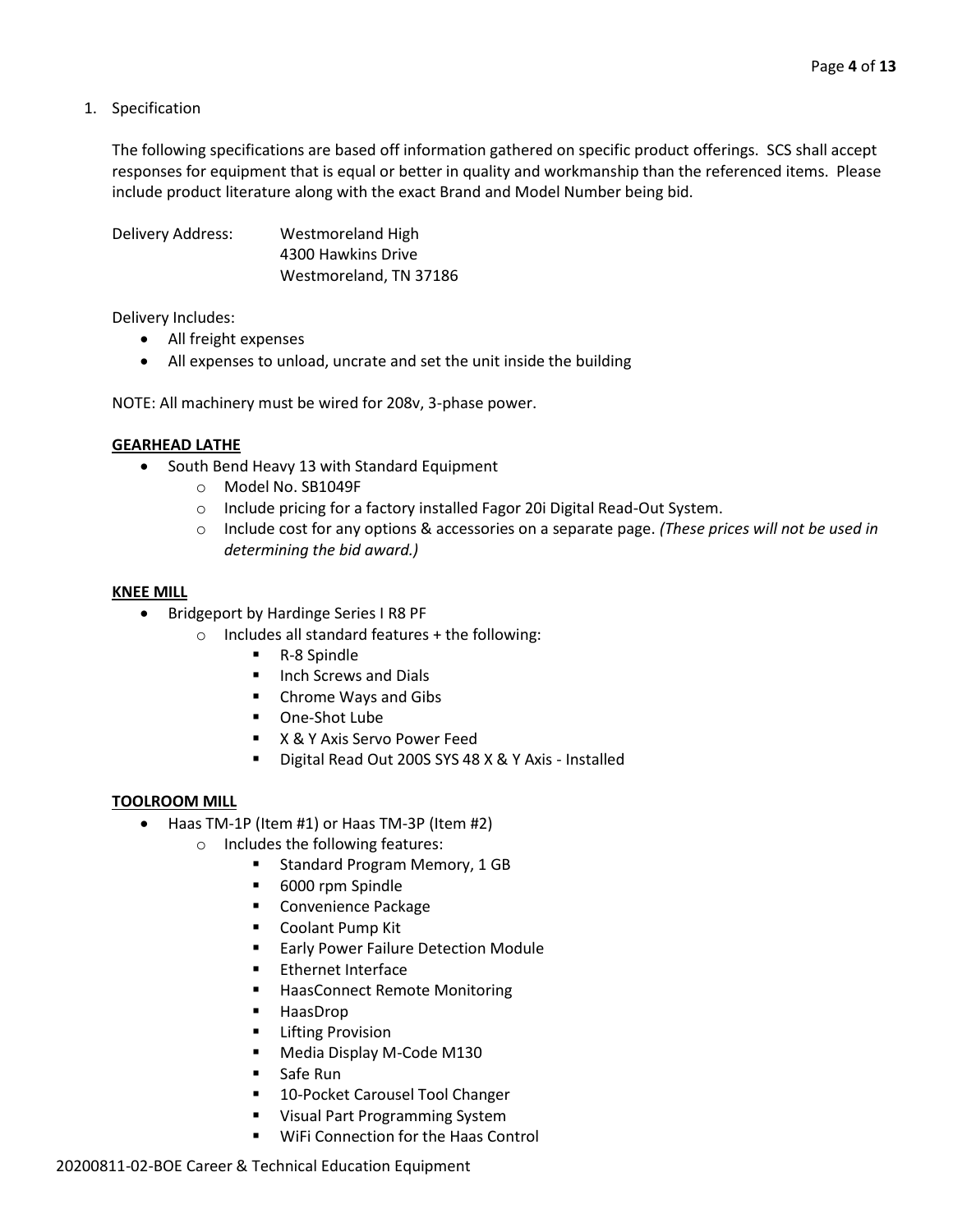- Work Light
- CT Style Tool Changer Grippers
- $\blacksquare$  4<sup>th</sup> Axis Drive and Wiring
- Chip Auger
- High Speed Machining
- LOW-VOLT
- 1-year Extended Warranty
- Includes Simulator package
- Includes HRT160
	- o Includes the following options:
		- Direct Control by Mill CNC
		- Sigma 5 Servomotor Drive for Rotary
		- 6" Manual 3-Jaw Chuck
		- 5" Manual Tailstock

#### **IRONWORKER**

- Piranha P-50
	- o Includes Standard Equipment
- 2. Source Selection and Contract Award
	- Award, if made, will be made to the proposer submitting the lowest cost proposal and whom is also determined to be Responsive.
		- o General Criteria to be determined "Responsive"
			- Does the proposal include all required information?
			- Does the proposal include completed attachment forms?
			- Was the proposal delivered on or before the stated deadline?
	- SCS reserves the right to reject any proposal that takes exception to the specifications unless prior approval is requested and granted by SCS.
	- Upon mutual agreement by both parties, SCS shall grant the right to extend the terms, conditions and prices of contract(s) awarded from this ITB to other Institutions (such as State, Local and/or Public Agencies) who express an interest in participating in any contract that results from this ITB. Each of the "piggyback" Institutions will issue their own purchasing documents for purchase of the goods/services. Proposer agrees that SCS shall bear no responsibility or liability for any agreements between Proposer and the other Institution(s) who desire to exercise this option.
- 3. Schedule of Events

| <b>RFP Issued</b>              | July 23, 2020                    |
|--------------------------------|----------------------------------|
| <b>RFP Submission DEADLINE</b> | August 11, 2020 @ 10:30 a.m. CDT |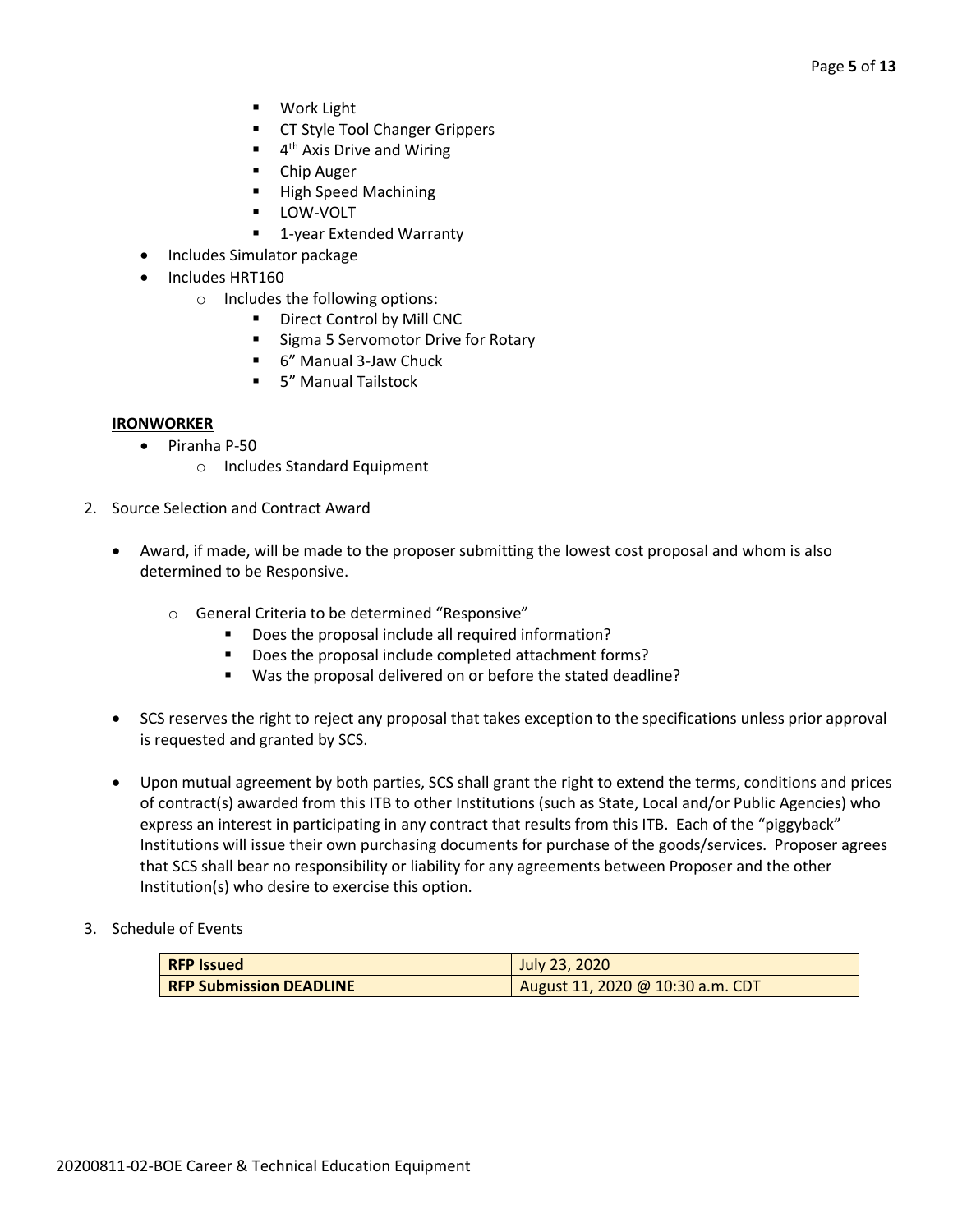### 4. Delivery of Proposals

Sealed proposals will be accepted until **August 11, 2020 @ 10:30 a.m. CDT**. Proposals received after that time will be deemed invalid. Vendors mailing proposal packages must allow sufficient time to ensure receipt of their package by the time specified. SCS shall not accept proposals via electronic transmission such as email, fax, etc. There will be no exceptions. Proposals will be opened and read aloud. The reading of the bids will begin at **10:30 a.m. CDT**.

Due to the nature of deliveries to the SCS Support Services Facility by carriers such as UPS, FedEx and such like; the proposal package will be accepted if the date and time on the delivery confirmation are indicated to be on or before the Proposal Deadline.

| Delivery Address: | Sumner County Board of Education |
|-------------------|----------------------------------|
|                   | Attn: Purchasing Supervisor      |
|                   | 1500 Airport Road                |
|                   | Gallatin, TN 37066               |

The package containing the proposal must be sealed and clearly marked on the outside of the package:

## **"20200811-02-BOE Career & Technical Education Equipment" DO NOT OPEN**

#### 5. Protests

In the event that any interested party finds any part of the listed specifications, terms or conditions to be discrepant, incomplete or otherwise questionable in any respect; it shall be the responsibility of the concerned party to notify the SCS Purchasing Office of such matters immediately upon receipt of the ITB. All notifications must be sent to the Purchasing Supervisor via email at [purchasing@sumnerschools.org.](mailto:purchasing@sumnerschools.org)

Any actual or prospective Proposer who is aggrieved in connection with the ITB or award of a contract may protest to the Purchasing Supervisor and/or the Sumner County Board of Education at its regularly scheduled meeting.

- 6. New Vendors
	- To comply with Internal Revenue Service requirements, all vendors who perform any type of service are required to have a current IRS Form W-9 on file with the SCS Finance Department. It is a mandatory requirement to complete the IRS Form W-9 (Attachment 1) included in this RFP.
	- To comply with the Tennessee Lawful Employment Act (50-1-702 and 50-1-703), non-employees (individuals paid directly by the employer in exchange for the individual's labor or services) must have on file one (1) of the following documents:
		- o A valid Tennessee driver's license or photo identification;
		- $\circ$  A valid driver's license or photo identification from another state where the license requirements are at least as strict as those in Tennessee;
		- o A birth certificate issued by a U.S. state, jurisdiction or territory;
		- o A U.S. government issued certified birth certificate;
		- o A valid, unexpired U.S. passport;

20200811-02-BOE Career & Technical Education Equipment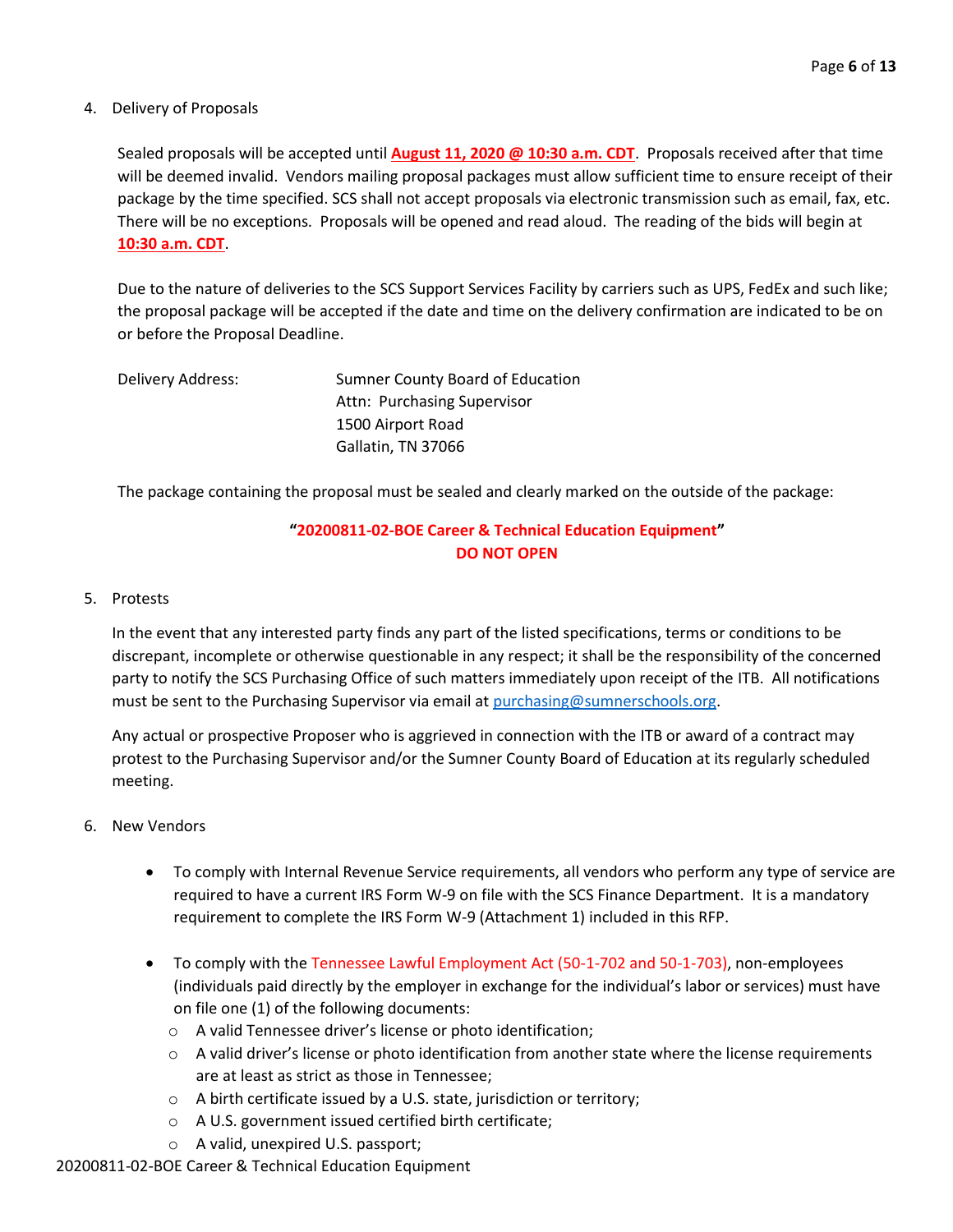- o A U.S. certificate of birth abroad (DS-1350 or FS-545)
- o A report of birth abroad of a U.S. citizen (FS-240);
- o A certificate of citizenship (N560 or N561);
- o A certificate of naturalization (N550, N570 or N578);
- o A U.S citizen identification card (I-197 or I-179); or
- o Valid alien registration documentation or other proof of current immigration registration recognized by the United States Department of Homeland Security that contains the individual's complete legal name and current alien admission number or alien file number (or numbers if the individual has more than one number).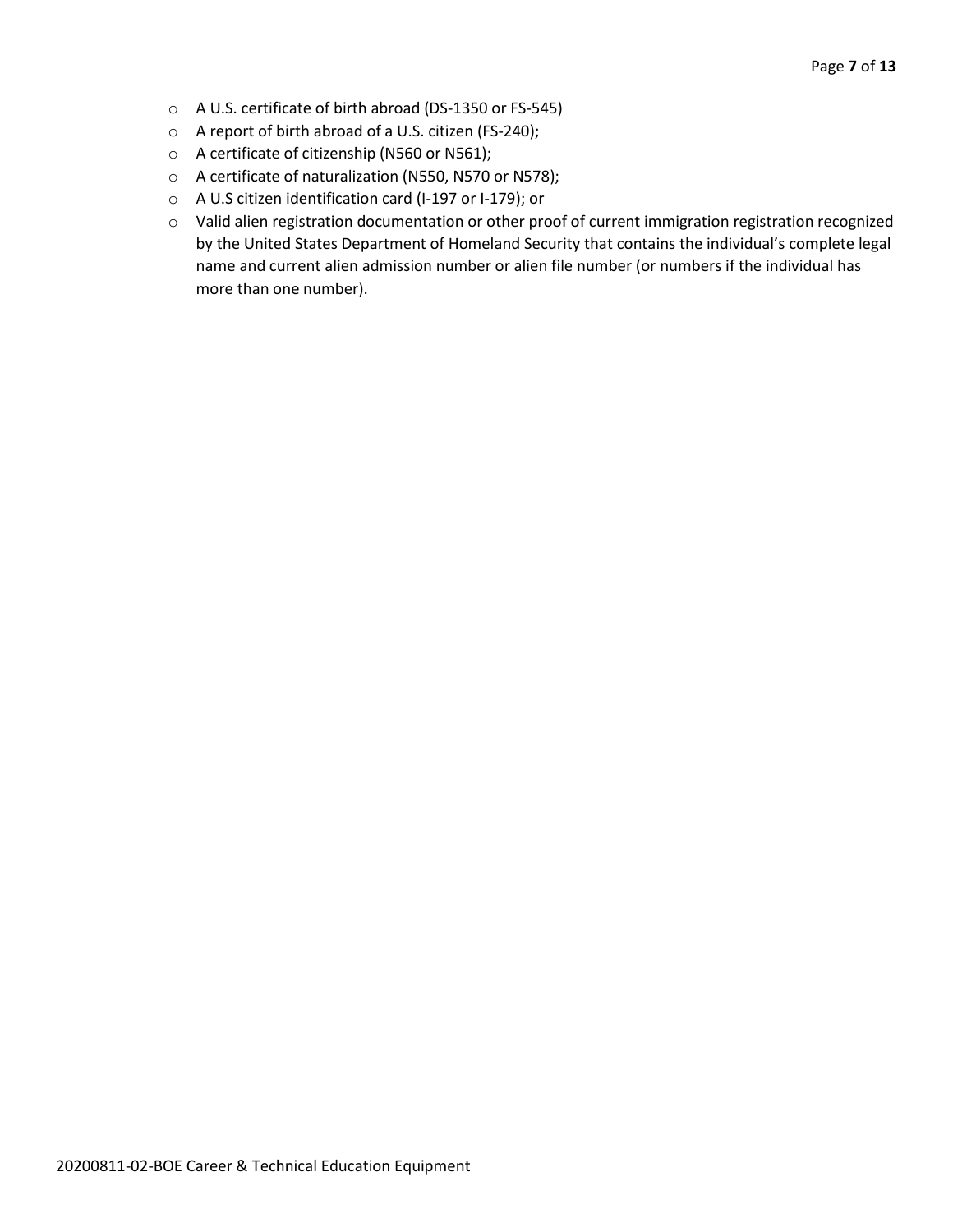### **7.A Bid Form**



Attn: Purchasing Supervisor 1500 Airport Road Gallatin, TN 37066

Date

| <b>DESCRIPTION</b>                                                                                                              | <b>QUANTITY</b> | <b>UNIT COST</b> | <b>TOTAL COST</b> |
|---------------------------------------------------------------------------------------------------------------------------------|-----------------|------------------|-------------------|
| <b>Gearhead Lathe</b><br><b>Brand</b> ______________________________<br>Model No. ___________________________<br>$\blacksquare$ | 3               |                  |                   |
| <b>Knee Mill</b><br>$\blacksquare$<br>Model No. ____________________________<br>$\blacksquare$                                  | $\overline{2}$  |                  |                   |
| Toolroom Mill - Item #1<br>■ Brand <u>_____________________________</u><br>Model No. __________________________<br>٠            | $\mathbf{1}$    |                  |                   |
| Toolroom Mill - Item #2<br>Model No. _________________________<br>$\blacksquare$                                                | $\mathbf{1}$    |                  |                   |
| <b>Ironworker</b><br>$\blacksquare$<br>Model No. __________________________<br>$\blacksquare$                                   | $\mathbf{1}$    |                  |                   |

By checking this box, Proposer agrees that SCS reserves the right to extend the terms, conditions and prices of this contract to other Institutions (such as State, Local and/or Public Agencies) who express an interest in participating in any contract that results from this ITB. Each of the piggyback Institutions will issue their own purchasing documents for the goods/service. Proposer agrees that SCS shall bear no responsibility or liability for any agreements between Proposer and the other Institution(s) who desire to exercise this option.

| <b>AUTHORIZED SIGNATURE:</b> |  |
|------------------------------|--|
| <b>PRINTED NAME:</b>         |  |
| TITLE:                       |  |
| <b>COMPANY NAME:</b>         |  |
| <b>EMAIL</b>                 |  |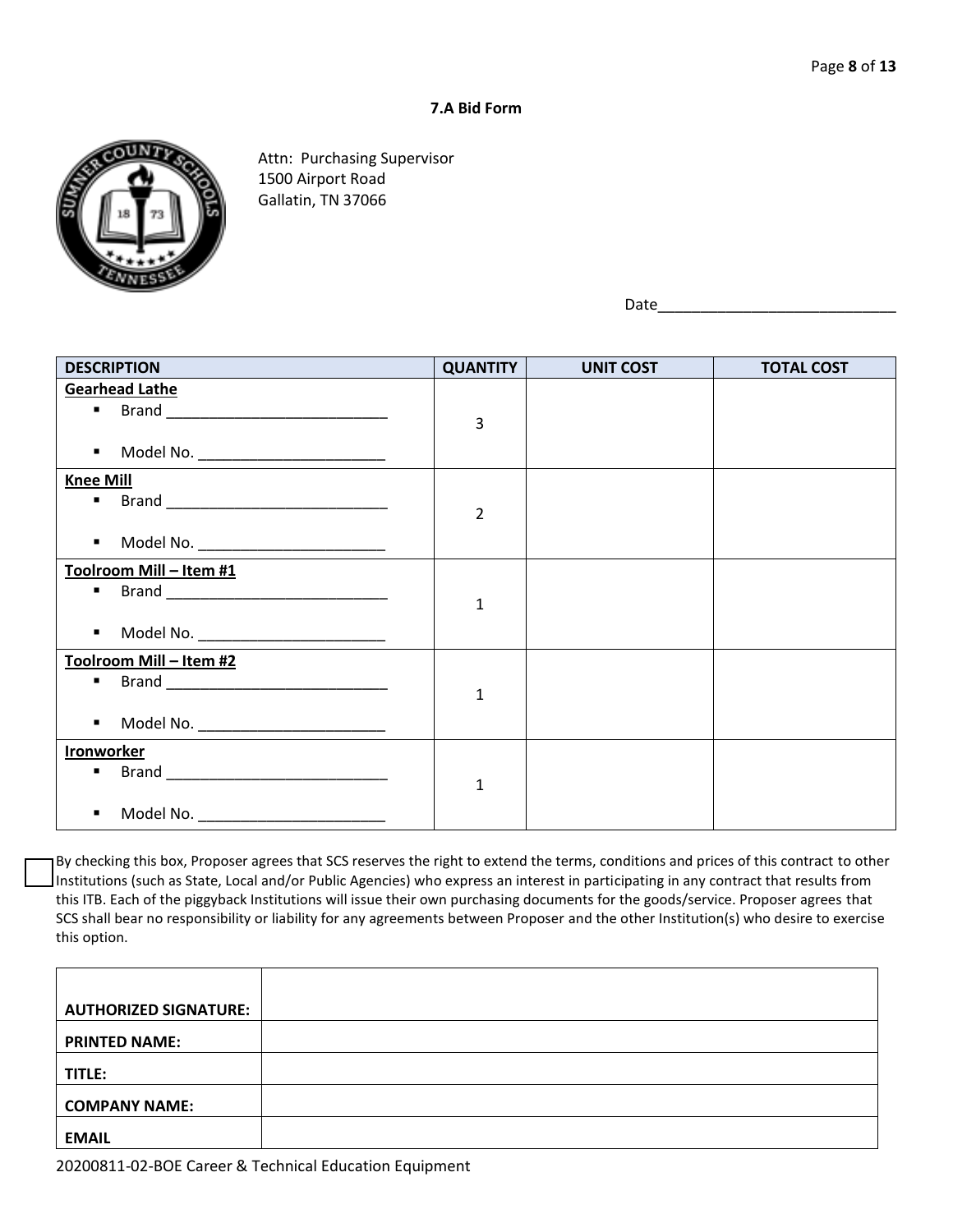### 7.B IRS Form W9

|                                                                                                                                                                                                                                                                                                                                                                                                                                                                                                                                                                                                                                                                                                                                                                                                                                                                                                                                                                                                                                                                                              | <b>Request for Taxpayer</b><br>(Rev. December 2014)<br><b>Identification Number and Certification</b><br>Department of the Treasury<br>Internal Revenue Service<br>1 Name (as shown on your income tax return). Name is required on this line; do not leave this line blank. |                                                                                                                                                                                                                                                                                                                                                                                                                                                                                                                                                                                                                                                                                                                                                                                                                                                                                                                                                                                                                                                                                                                                                                                                |                                                                                                                                                                                                                                                                                                                                                                                                                                                                                                                                                                                                                                                                                                                                                                                                                                                                                                                                                                                                                                                                                                                                                                                                                                     |                                         |  | Give Form to the<br>requester. Do not<br>send to the IRS.          |                         |  |  |  |
|----------------------------------------------------------------------------------------------------------------------------------------------------------------------------------------------------------------------------------------------------------------------------------------------------------------------------------------------------------------------------------------------------------------------------------------------------------------------------------------------------------------------------------------------------------------------------------------------------------------------------------------------------------------------------------------------------------------------------------------------------------------------------------------------------------------------------------------------------------------------------------------------------------------------------------------------------------------------------------------------------------------------------------------------------------------------------------------------|------------------------------------------------------------------------------------------------------------------------------------------------------------------------------------------------------------------------------------------------------------------------------|------------------------------------------------------------------------------------------------------------------------------------------------------------------------------------------------------------------------------------------------------------------------------------------------------------------------------------------------------------------------------------------------------------------------------------------------------------------------------------------------------------------------------------------------------------------------------------------------------------------------------------------------------------------------------------------------------------------------------------------------------------------------------------------------------------------------------------------------------------------------------------------------------------------------------------------------------------------------------------------------------------------------------------------------------------------------------------------------------------------------------------------------------------------------------------------------|-------------------------------------------------------------------------------------------------------------------------------------------------------------------------------------------------------------------------------------------------------------------------------------------------------------------------------------------------------------------------------------------------------------------------------------------------------------------------------------------------------------------------------------------------------------------------------------------------------------------------------------------------------------------------------------------------------------------------------------------------------------------------------------------------------------------------------------------------------------------------------------------------------------------------------------------------------------------------------------------------------------------------------------------------------------------------------------------------------------------------------------------------------------------------------------------------------------------------------------|-----------------------------------------|--|--------------------------------------------------------------------|-------------------------|--|--|--|
| 2 Business name/disregarded entity name, if different from above<br>οi<br>Specific Instructions on page<br>4 Exemptions (codes apply only to<br>3 Check appropriate box for federal tax classification; check only one of the following seven boxes:<br>certain entities, not individuals; see<br>C Corporation<br>$\Box$ S Corporation<br>Partnership<br>Trust/estate<br>Individual/sole proprietor or<br>instructions on page 3):<br>Print or type<br>single-member LLC<br>Exempt payee code (if any)<br>  Limited liability company. Enter the tax classification (C=C corporation, S=S corporation, P=partnership) ▶<br>Exemption from FATCA reporting<br>Note. For a single-member LLC that is disregarded, do not check LLC; check the appropriate box in the line above for                                                                                                                                                                                                                                                                                                           |                                                                                                                                                                                                                                                                              |                                                                                                                                                                                                                                                                                                                                                                                                                                                                                                                                                                                                                                                                                                                                                                                                                                                                                                                                                                                                                                                                                                                                                                                                |                                                                                                                                                                                                                                                                                                                                                                                                                                                                                                                                                                                                                                                                                                                                                                                                                                                                                                                                                                                                                                                                                                                                                                                                                                     |                                         |  |                                                                    |                         |  |  |  |
| See                                                                                                                                                                                                                                                                                                                                                                                                                                                                                                                                                                                                                                                                                                                                                                                                                                                                                                                                                                                                                                                                                          | Other (see instructions) ▶<br>6 City, state, and ZIP code                                                                                                                                                                                                                    | the tax classification of the single-member owner.<br>5 Address (number, street, and apt. or suite no.)<br>7 List account number(s) here (optional)                                                                                                                                                                                                                                                                                                                                                                                                                                                                                                                                                                                                                                                                                                                                                                                                                                                                                                                                                                                                                                            |                                                                                                                                                                                                                                                                                                                                                                                                                                                                                                                                                                                                                                                                                                                                                                                                                                                                                                                                                                                                                                                                                                                                                                                                                                     | Requester's name and address (optional) |  | code (if any)<br>(Applies to accounts maintained outside the U.S.) |                         |  |  |  |
| Part I<br><b>Taxpayer Identification Number (TIN)</b><br>Social security number<br>Enter your TIN in the appropriate box. The TIN provided must match the name given on line 1 to avoid<br>backup withholding. For individuals, this is generally your social security number (SSN). However, for a<br>resident alien, sole proprietor, or disregarded entity, see the Part I instructions on page 3. For other<br>entities, it is your employer identification number (EIN). If you do not have a number, see How to get a<br>TIN on page 3.<br>or<br><b>Employer identification number</b><br>Note. If the account is in more than one name, see the instructions for line 1 and the chart on page 4 for<br>guidelines on whose number to enter.<br>-                                                                                                                                                                                                                                                                                                                                      |                                                                                                                                                                                                                                                                              |                                                                                                                                                                                                                                                                                                                                                                                                                                                                                                                                                                                                                                                                                                                                                                                                                                                                                                                                                                                                                                                                                                                                                                                                |                                                                                                                                                                                                                                                                                                                                                                                                                                                                                                                                                                                                                                                                                                                                                                                                                                                                                                                                                                                                                                                                                                                                                                                                                                     |                                         |  |                                                                    |                         |  |  |  |
| Part II<br>Certification<br>Under penalties of perjury, I certify that:<br>1. The number shown on this form is my correct taxpayer identification number (or I am waiting for a number to be issued to me); and<br>2. I am not subject to backup withholding because: (a) I am exempt from backup withholding, or (b) I have not been notified by the Internal Revenue<br>Service (IRS) that I am subject to backup withholding as a result of a failure to report all interest or dividends, or (c) the IRS has notified me that I am<br>no longer subject to backup withholding; and<br>3. I am a U.S. citizen or other U.S. person (defined below); and<br>4. The FATCA code(s) entered on this form (if any) indicating that I am exempt from FATCA reporting is correct.<br>Certification instructions. You must cross out item 2 above if you have been notified by the IRS that you are currently subject to backup withholding<br>because you have failed to report all interest and dividends on your tax return. For real estate transactions, item 2 does not apply. For mortgage |                                                                                                                                                                                                                                                                              |                                                                                                                                                                                                                                                                                                                                                                                                                                                                                                                                                                                                                                                                                                                                                                                                                                                                                                                                                                                                                                                                                                                                                                                                |                                                                                                                                                                                                                                                                                                                                                                                                                                                                                                                                                                                                                                                                                                                                                                                                                                                                                                                                                                                                                                                                                                                                                                                                                                     |                                         |  |                                                                    |                         |  |  |  |
| interest paid, acquisition or abandonment of secured property, cancellation of debt, contributions to an individual retirement arrangement (IRA), and<br>generally, payments other than interest and dividends, you are not required to sign the certification, but you must provide your correct TIN. See the<br>instructions on page 3.<br>Sign<br>Signature of<br>Here<br>U.S. person $\blacktriangleright$<br>Date P                                                                                                                                                                                                                                                                                                                                                                                                                                                                                                                                                                                                                                                                     |                                                                                                                                                                                                                                                                              |                                                                                                                                                                                                                                                                                                                                                                                                                                                                                                                                                                                                                                                                                                                                                                                                                                                                                                                                                                                                                                                                                                                                                                                                |                                                                                                                                                                                                                                                                                                                                                                                                                                                                                                                                                                                                                                                                                                                                                                                                                                                                                                                                                                                                                                                                                                                                                                                                                                     |                                         |  |                                                                    |                         |  |  |  |
| brokers)                                                                                                                                                                                                                                                                                                                                                                                                                                                                                                                                                                                                                                                                                                                                                                                                                                                                                                                                                                                                                                                                                     | <b>General Instructions</b><br><b>Purpose of Form</b><br>· Form 1099-INT (interest earned or paid)                                                                                                                                                                           | Section references are to the Internal Revenue Code unless otherwise noted.<br>Future developments. Information about developments affecting Form W-9 (such<br>as legislation enacted after we release it) is at www.irs.gov/fw9.<br>An individual or entity (Form W-9 requester) who is required to file an inform<br>return with the IRS must obtain your correct taxpayer identification number (TIN)<br>which may be your social security number (SSN), individual taxpayer identification<br>number (ITIN), adoption taxpayer identification number (ATIN), or employer<br>identification number (EIN), to report on an information return the amount paid to<br>you, or other amount reportable on an information return. Examples of information<br>returns include, but are not limited to, the following:<br>. Form 1099-DIV (dividends, including those from stocks or mutual funds)<br>* Form 1099-MISC (various types of income, prizes, awards, or gross proceeds)<br>. Form 1099-B (stock or mutual fund sales and certain other transactions by<br>· Form 1099-S (proceeds from real estate transactions)<br>. Form 1099-K (merchant card and third party network transactions) | ● Form 1098 (home mortgage interest), 1098-E (student loan interest), 1098-T<br>(tuition)<br>· Form 1099-C (canceled debt)<br>· Form 1099-A (acquisition or abandonment of secured property)<br>Use Form W-9 only if you are a U.S. person (including a resident alien), to<br>provide your correct TIN.<br>If you do not return Form W-9 to the requester with a TIN, you might be subject<br>to backup withholding. See What is backup withholding? on page 2.<br>By signing the filled-out form, you:<br>1. Certify that the TIN you are giving is correct (or you are waiting for a number<br>to be issued).<br>2. Certify that you are not subject to backup withholding, or<br>3. Claim exemption from backup withholding if you are a U.S. exempt payee. If<br>applicable, you are also certifying that as a U.S. person, your allocable share of<br>any partnership income from a U.S. trade or business is not subject to the<br>withholding tax on foreign partners' share of effectively connected income, and<br>4. Certify that FATCA code(s) entered on this form (if any) indicating that you are<br>exempt from the FATCA reporting, is correct. See What is FATCA reporting? on<br>page 2 for further information. |                                         |  |                                                                    |                         |  |  |  |
|                                                                                                                                                                                                                                                                                                                                                                                                                                                                                                                                                                                                                                                                                                                                                                                                                                                                                                                                                                                                                                                                                              |                                                                                                                                                                                                                                                                              | Cat. No. 10231X                                                                                                                                                                                                                                                                                                                                                                                                                                                                                                                                                                                                                                                                                                                                                                                                                                                                                                                                                                                                                                                                                                                                                                                |                                                                                                                                                                                                                                                                                                                                                                                                                                                                                                                                                                                                                                                                                                                                                                                                                                                                                                                                                                                                                                                                                                                                                                                                                                     |                                         |  |                                                                    | Form W-9 (Rev. 12-2014) |  |  |  |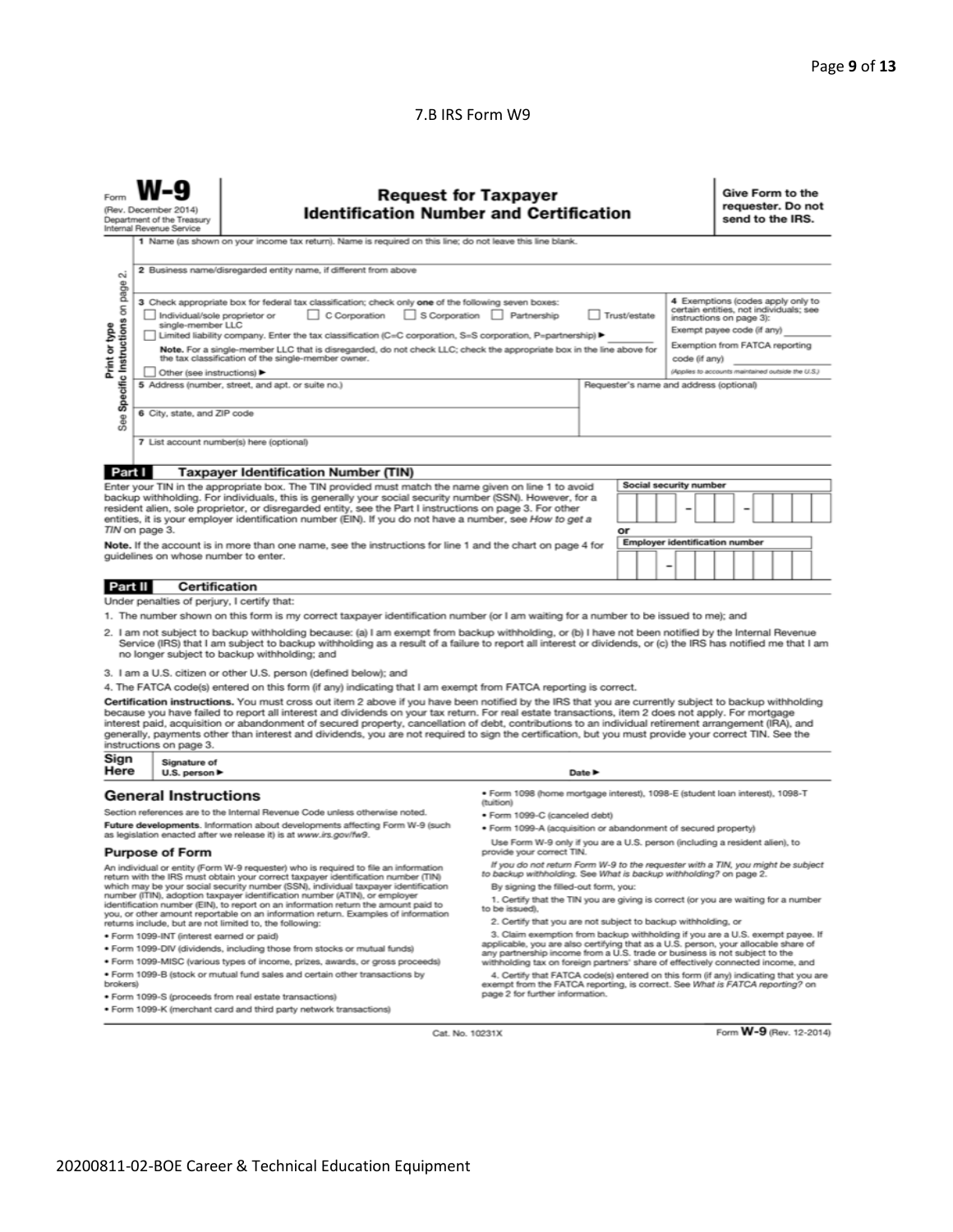#### **ATTACHMENT 7.C – Attestation Re Personnel**

## **ATTESTATION RE PERSONNEL USED IN CONTRACT PERFORMANCE**

| CONTRACTOR LEGAL ENTITY NAME:                                          |  |
|------------------------------------------------------------------------|--|
| FEDERAL EMPLOYER IDENTIFICATION NUMBER:<br>(or Social Security Number) |  |

**The Contractor, identified above, does hereby attest, certify, warrant and assure that the Contractor shall not knowingly utilize the services of an illegal immigrant in the performance of this Contract and shall not knowingly utilize the services of any subcontractor who will utilize the services of an illegal immigrant in the performance of this Contract, T.C.A. § 12-3-309.**

SIGNATURE & DATE:

*NOTICE: This attestation MUST be signed by an individual empowered to contractually bind the Contractor.*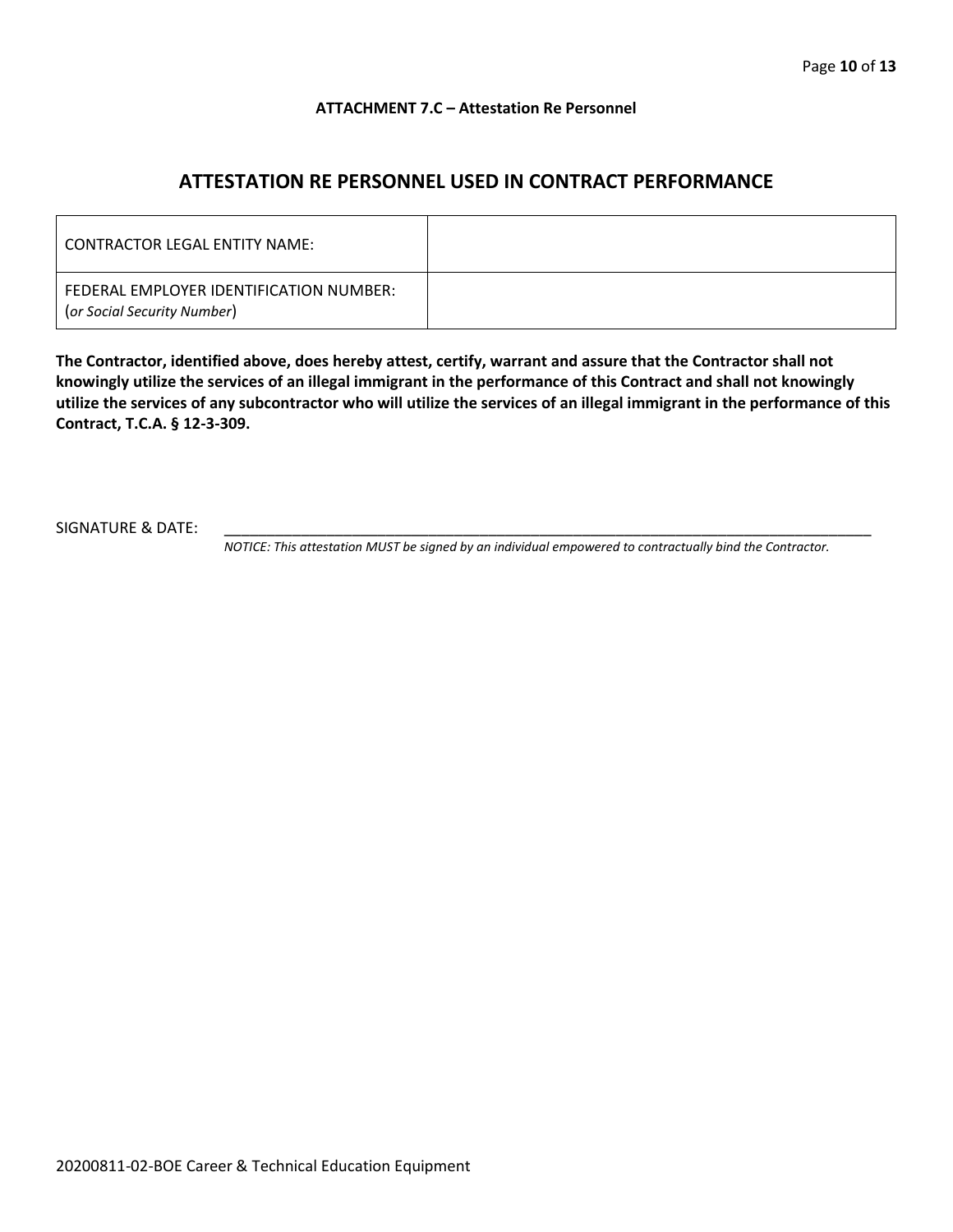#### **ATTACHMENT 7.D – Standard Terms & Conditions SUMNER COUNTY BOARD OF EDUCATION (SCS)**

#### **1. PREPARATION AND SUBMISSION OF BID.**

- **a.** Failure to examine any drawings**,** specifications, or instructions will be at the proposer's risk. Any deviation from the stated terms, conditions and specifications must be coordinated with and approved in writing by the SCS Purchasing Supervisor.
- **b.** RFP/ITB SUBMITTAL / SIGNATURE: Proposal shall give the full name and business address of the bidder. If the proposer is a corporation, the name shall be stated as it is in the corporate charter. Proposals must be signed in ink by the proposer's authorized agent. Unsigned proposals will be rejected. Proposals are to be sealed and the outside of the envelope is to reference the RFP/ITB number. The person signing the proposal must show their title, and if requested by the institution, must furnish satisfactory proof of his or her authority to bind his or her company in contract. Proposer understands that by submitting a proposal with an authorized signature, it shall constitute an offer to SCS. Proposals must be typewritten or in ink; otherwise they may not be considered. Purchase orders will be issued to the firm name appearing on the W9. Electronic submissions via email, fax, etc. shall not be accepted.
- **c.** SCS is not responsible for any costs incurred by any vendor pursuant to the RFP/ITB. The vendor shall be responsible for all costs incurred in connection with the preparation and submission of its proposal.
- **d.** All proposers must be in compliance with T.C.A. § 62-6-119 at the time of proposal submission and provide evidence of compliance with the applicable provisions of the chapter before such proposal may be considered.
- **e.** Proposals are to be received in the location designated in the RFP/ITB no later than the specified date and time. Late submissions will NOT be opened or considered.
- **f.** No erasures permitted. Errors may be crossed out and corrections printed in ink or typewritten adjacent to error and must be initialed in ink by person signing the proposal.
- **g.** Specifications: Reference to available specifications shall be sufficient to make the terms of the specifications binding on the proposer. The use of the name of a manufacturer, or any special brand or make in describing an item does not restrict the proposer to that manufacturer or specific article, unless specifically stated. Comparable products of other manufacturers will be considered if proof of compatibility is contained in the proposal. Proposers are required to notify SCSs Purchasing Supervisor whenever specifications/procedures are not perceived to be fair and open. The articles on which the proposal is submitted must be equal or superior to that specified. Informative and Descriptive Literature: The proposer must show brand or trade names of the articles proposed, when applicable. It shall be the responsibility of the proposer, including proposer's whose product is referenced, to furnish with the proposer such specifications, catalog pages, brochures or other data as will provide an adequate basis for determining the quality and functional capabilities of the product offered. Failure to provide this data may be considered valid justification for rejection of proposer.
- **h.** Samples: Samples of items when called for, must be furnished free of expense, and if not destroyed will, upon proposer's request within ten (10) days of RFP/ITB opening, be returned at the proposer's expense. Each sample must be labeled with the proposer's name, manufacturer's brand name and number, RFP/ITB number and item reference.
- **i.** Time of Performance: The number of calendar days in which delivery is to be made after receipt of order shall be stated in the RFP/ITB and may be a factor in making an award, price notwithstanding. If no delivery time is stated in the bid, bidder agrees that delivery is to be made within two weeks (10 business days) of order.
- **j.** Transportation and delivery charges should be included in the price and be fully prepaid by the vendor to the destination specified in the RFP/ITB. Proposal prices shall include delivery of all items F.O.B. destination.
- **k.** New materials and supplies must be delivered unless otherwise specifically stated in the RFP/ITB.
- **l.** Alternate/multiple bids will not be considered unless specifically called for in the RFP/ITB.
- **m.** Only proposals submitted on RFP/ITB forms furnished by SCS will be considered.
- **n.** By signing this RFP/ITB where indicated, the proposer agrees to strictly abide by all applicable local, state and federal statutes and regulations. The proposer further certifies that this proposer is made without collusion or fraud.
- **o.** Error in Proposal. In case of error in the extension of prices in the proposal, the unit price will govern. Late submissions will NOT be opened or considered. Proposers are cautioned to verify their proposals before submission, as amendments received after the RFP/ITB deadline will not be considered. No proposals shall be altered, amended or withdrawn after opening. After proposal opening, a proposer may withdraw a proposal only when there is obvious clerical error such as a misplaced decimal point, or when enforcement of the proposal would impose unconscionable hardship due to an error in the proposal resulting in a quotation substantially below the other proposals received. Proposal withdrawals will be considered only upon written request of the proposer.
- **2. OPEN RECORDS.** In order to comply with the provisions of the Tennessee Open Records Act, all proposals will be publicly opened and are subject to public inspection after the award upon written request. Proposers may be present at RFP/ITB opening. Summary information will be posted the SCS website, www.sumnerschools.org under the Invitation to Bid link.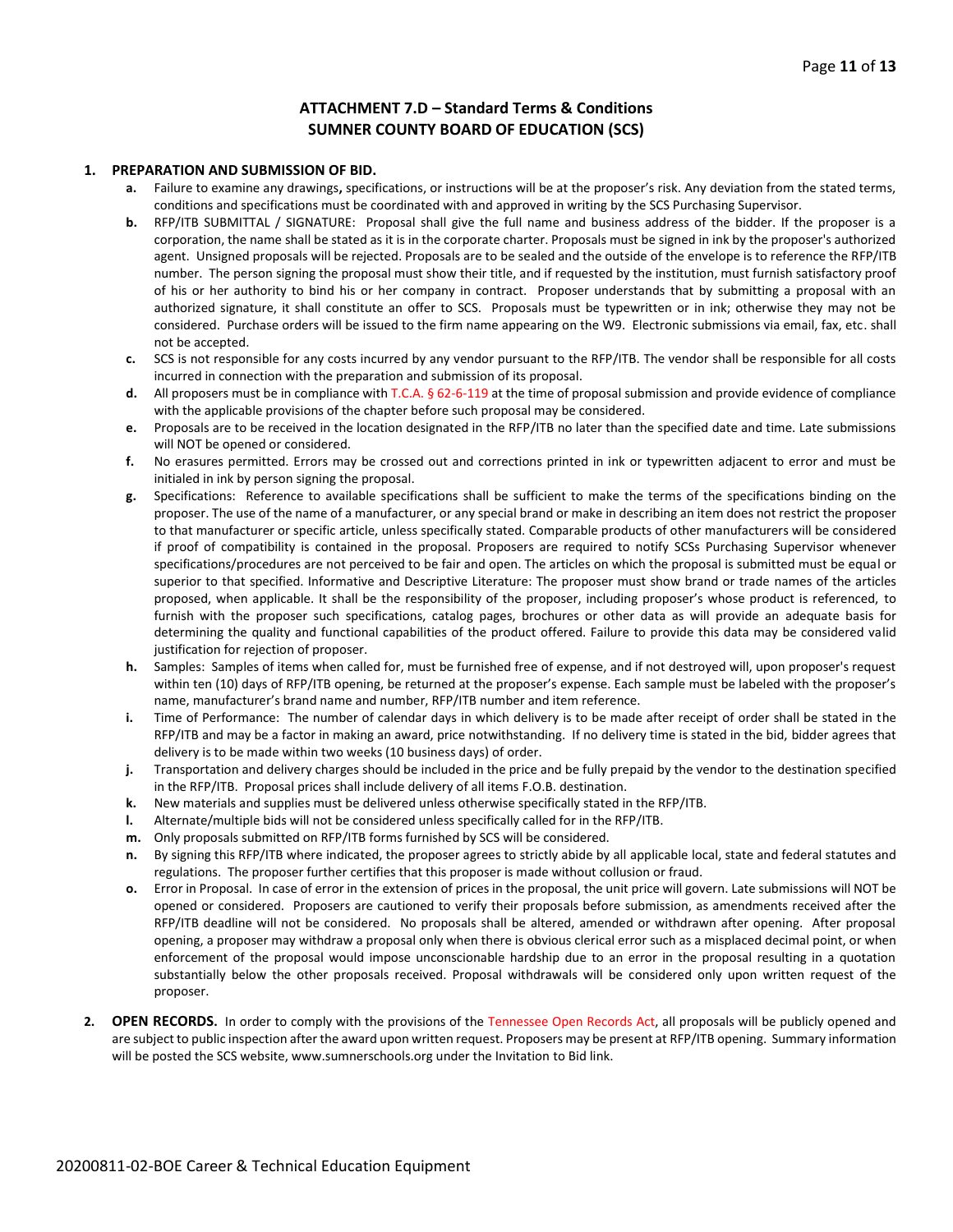- **3. ACCEPTANCE AND AWARD.** SCS reserves the right to reject any and all proposals and to waive any informality in proposals and, unless otherwise specified by the proposer to accept any item in the proposal. Action to reject all proposals shall be taken for unreasonably high prices, errors in the proposal documents, cessation of need, unavailability of funds, or any other reason approved by SCS.
	- **a.** Contracts and purchases will be made with the lowest, responsive, responsible, qualified proposer. The quality of the articles to be supplied, their conformity with the specifications, their suitability to the requirements of the Institution, cash discount offered, and the delivery terms will be taken into consideration.
	- **b.** Any deviation from these stated terms, specifications and conditions must be coordinated with and approved in writing by the Purchasing Supervisor.
	- **c.** Prices quoted on the response (if any) are to be considered firm and binding until the said equipment, supplies or services are in the possession of SCS.
	- **d.** SCS reserves the right to order more or less than the quantity listed in the proposal.
	- **e.** If a proposer fails to state a time within which a proposal must be accepted, it is understood and agreed that SCS shall have ninety (90) days to accept.
	- **f.** No purchase or contract is authorized or valid until the issuance of a SCS purchase order in accordance with SCS policy. No SCS employee is authorized to purchase equipment, supplies or services prior to the issuance of such a purchase order.
	- **g.** The contract may not be assigned without written SCS consent.
	- **h.** If the appropriate space is marked on the RFP/ITB, other Institutions (such as State, Local and/or Public Agencies) may purchase off the contract during the same period as SCS.
	- **i.** The awarded proposer will be required to post a performance and payment bond in the amount of 25% of the contract price if it exceeds \$100,000 as stated by T.C.A. §12-4-201.
	- **j.** If the project cost is in excess of \$25,000 a performance bond must be secured by the requesting part in an amount equal to the market improvement value.
	- **k.** By submission of this bid and signature thereof, the Bidder acknowledges compliance with the provisions of Public Chapter No. 587 / Senate Bill No. 2048 (Employee Background Check). The Bidder further agrees to submit a formal certification thereof prior to commencing work.
- **4. PAYMENT**. Payment terms must be specified in the proposal, including any discounts for early payment. Partial payments will not be approved unless justification for such payment can be shown. Terms will be NET 30 days. Payment will not be made until the conditions and specifications of the RFP/ITB are inspected and approved as conforming by persons appointed by SCS.
- **5. DEFAULT OF SELECTED VENDOR.** In case of vendor default, SCS may procure the articles or services from other sources and hold the defaulting vendor responsible for any resulting cost. If the awarded vendor violates any terms of their response, the contract, SCS policy or any law, they may be disqualified from proposing for a period of two years for minor violations or longer for major violations. Proposals from disqualified proposers will not be accepted during the period of disqualification.
- **6. INSPECTION OF PURCHASES.** Articles received which are not equivalent will not be accepted and will be picked up by the vendor or returned to vendor, shipping charges collect. SCS shall have a reasonable period in which to inspect and accept or reject materials without liability. If necessity requires SCS to use nonconforming materials, an appropriate reduction in payment may be made.
- **7. TAXES.** SCS is tax exempt; do not include taxes in quotation. Vendors making improvements or additions to or performing repair work on real property for SCS are liable for any applicable sales or use tax on tangible personal property used in connection with the contract or furnished to vendors by the state for use under the contract.
- **8. NONDISCRIMINATION.** SCS is an equal opportunity employer. SCS and bidder agree to comply with Titles VI and VII of the Civil Rights Act of 1964, Title IX of the Education Amendments of 1972, Section 504 of the Rehabilitation Act of 1973, Executive Order 11,246, the Americans with Disabilities Act of 1990, if applicable, and the related regulations to each. Each party assures that it will not discriminate against any individual including, but not limited to employees or applicants for employment and/or students, because of race, religion, creed, color, sex, age, disability, veteran status or national origin. In the event that any claims should arise with regards to violations of any such local, state or federal law, statues, rule or regulations, the vendor will indemnify and hold SCS harmless for any damages, including court costs or attorney fees, which might be incurred.
- **9. PROHIBITIONS/NO VENDOR CONTRACT FORM.** Acceptance of gifts from vendors is prohibited. T.C.A. §12-4-106. The contract documents for purchase under this RFP/ITB shall consist of the successful proposer's bid and SCSs purchase order. The proposer may request exceptions to terms and conditions and/or request SCS to accept other terms and conditions by means of subsequent documents such as invoices, warranty agreements, license agreements, etc. All subsequent documents shall be open to revision for impermissible language. SCS reserves the right to render the proposal unresponsive and subject the proposal to rejection if successful terms cannot be negotiated.